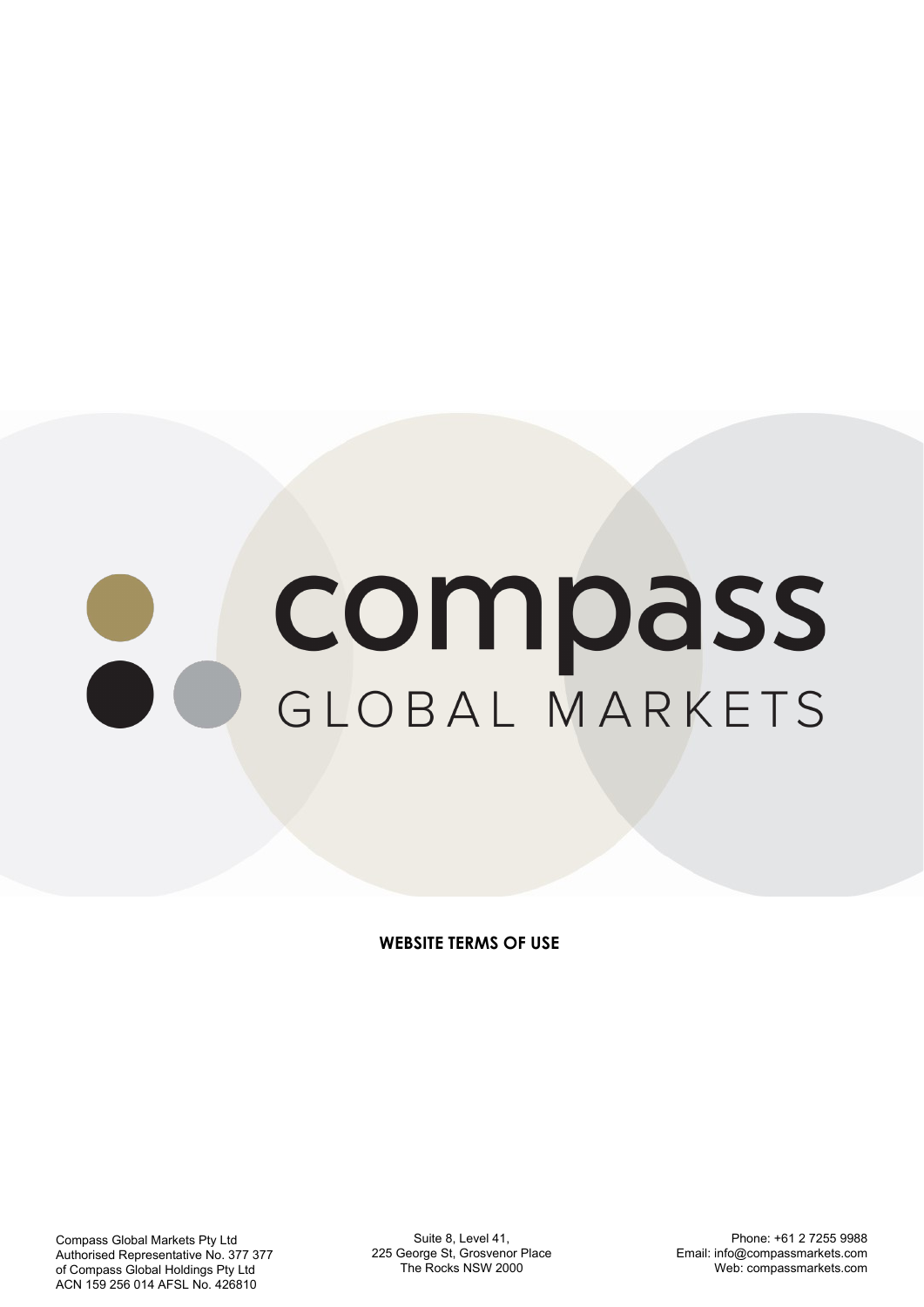## **WEBSITE TERMS OF USE**

## **1. General Conditions**

- 1.1. The website http://www.compassmarkets.com and all its pages ("this website") is owned and operated by Compass Global Holdings Pty Limited (ACN 159 256 014, Australian Financial Services License No. 426810) trading as Compass Global Markets.
- 1.2. The terms of use of this website include these terms and conditions, the Privacy Policy, notices, disclaimers and any other terms and conditions or other statements that appear in or are linked to this website and if you use any of the services identified on this website for which additional terms and conditions are referred to, those additional terms and conditions for those other services (collectively referred to as "Terms of Use").
- 1.3. Your access to this website is subject to the Terms of Use which will govern your use of, and access to, certain sections of this website where they appear. By accessing, viewing or otherwise using this website, you agree to be bound by and subject to the Terms of Use. You should review the Terms of Use wherever they are relevant to you when using this website.
- 1.4. Compass Global Markets may vary or modify these Terms of Use without notice. Any subsequent use or access by you of this website will constitute an acceptance of those modifications.
- 1.5. By accessing this website you acknowledge receipt of our Financial Services Guide available **[here](https://compassmarkets.com/wp-content/uploads/2022/03/Financial-Services-Guide.pdf)**.

## `**Australian Residents Only**

1.6. The information on the website is provided for Australian residents only and is not intended for access by residents of any other country.

# **2. Use of website**

- 2.1. The content of this website is for general information purposes only. For information regarding our financial services, please refer to our Financial Services Guide available **[here](https://compassmarkets.com/wp-content/uploads/2022/03/Financial-Services-Guide.pdf)**. These Terms of Use are addressed to you, whether you are reading these pages on your own behalf, or on behalf of another person.
- 2.2. The use of this website and all related pages are intended for your personal, non-commercial use, unless you and Compass Global Markets have agreed otherwise in writing. You may not:

a) systematically copy (whether by printing off onto paper, storing on disk or in any other way) substantial parts of this website; or

b) remove, change or edit in any way anything on this website or otherwise use any material contained on this website without the express written consent of Compass Global Markets; or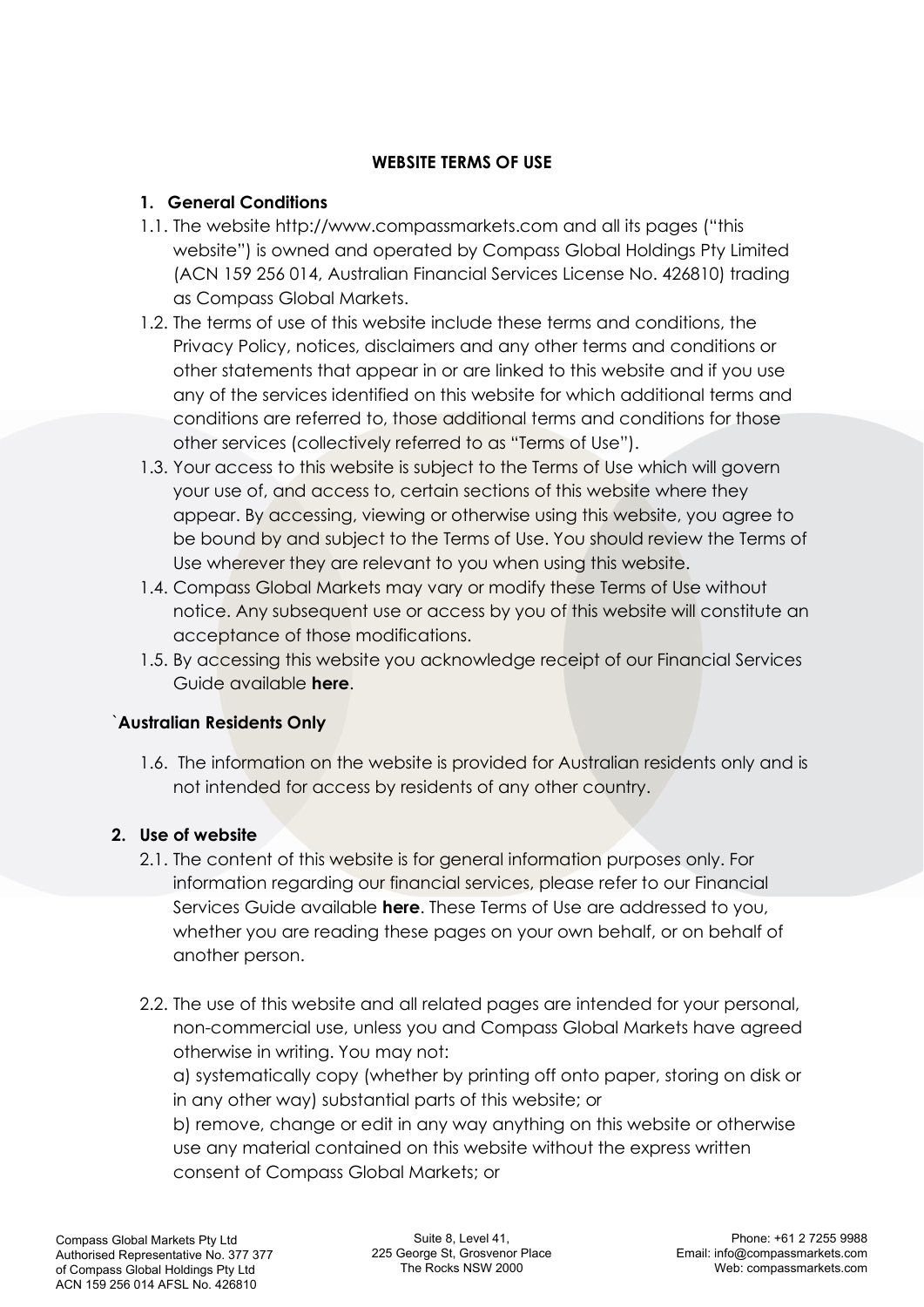c) reproduce, retransmit, disseminate, sell, publish, broadcast anything available from this website nor may anything available from this website be used in connection with creating, promoting, trading, marketing investment products without the express written consent of Compass Global Markets; or d) use anything available from this website for unlawful purposes and you shall comply with all applicable laws, statutes and regulations at all times.

#### **3. General advice warning**

3.1. This website provides general advice only and any advice or information does not take into account your particular objectives, financial situation or needs. You should, before acting on the general advice, consider the appropriateness of the general advice having regard to these matters and, if appropriate, seek independent financial, legal and taxation advice before making any financial investment decision. When considering whether to use a financial service offered by Compass Global Markets in this website you should view the relevant **[Financial Services Guide](https://compassmarkets.com/wp-content/uploads/2022/03/Financial-Services-Guide.pdf)** for important information in relation to those financial services and if the general advice relates to the acquisition, or possible acquisition, of a particular financial product, you should obtain and consider the **[Product Disclosure Statement](https://compassmarkets.com/wp-content/uploads/2022/03/Product-Disclosure-Statement.pdf)** before making any decision about whether to acquire the product.

#### **4. Disclaimer**

4.1. All information on this website is given in good faith and has been obtained from sources believed to be accurate. Compass Global Markets does not give any representation or warranty, express or implied, as to reliability, accuracy, quality completeness or suitability of information contained on this website. The information and content on this website is subject to change without notice. Compass Global Markets does not guarantee the performance of any investment or idea discussed. Information referencing past performance is not indicative of future performance. Compass Global Markets may express an expectation or belief as to future events, results or performances. Such statements are made in good faith and based on reasonable assumptions but are subject to risks and uncertainties. Therefore, no guarantee of future returns, return on capital or any specific rate of return is given or implied by Compass Global Markets. Any view or opinion expressed are the author's own and may not reflect the view or opinion of Compass Global Markets unless specified otherwise.